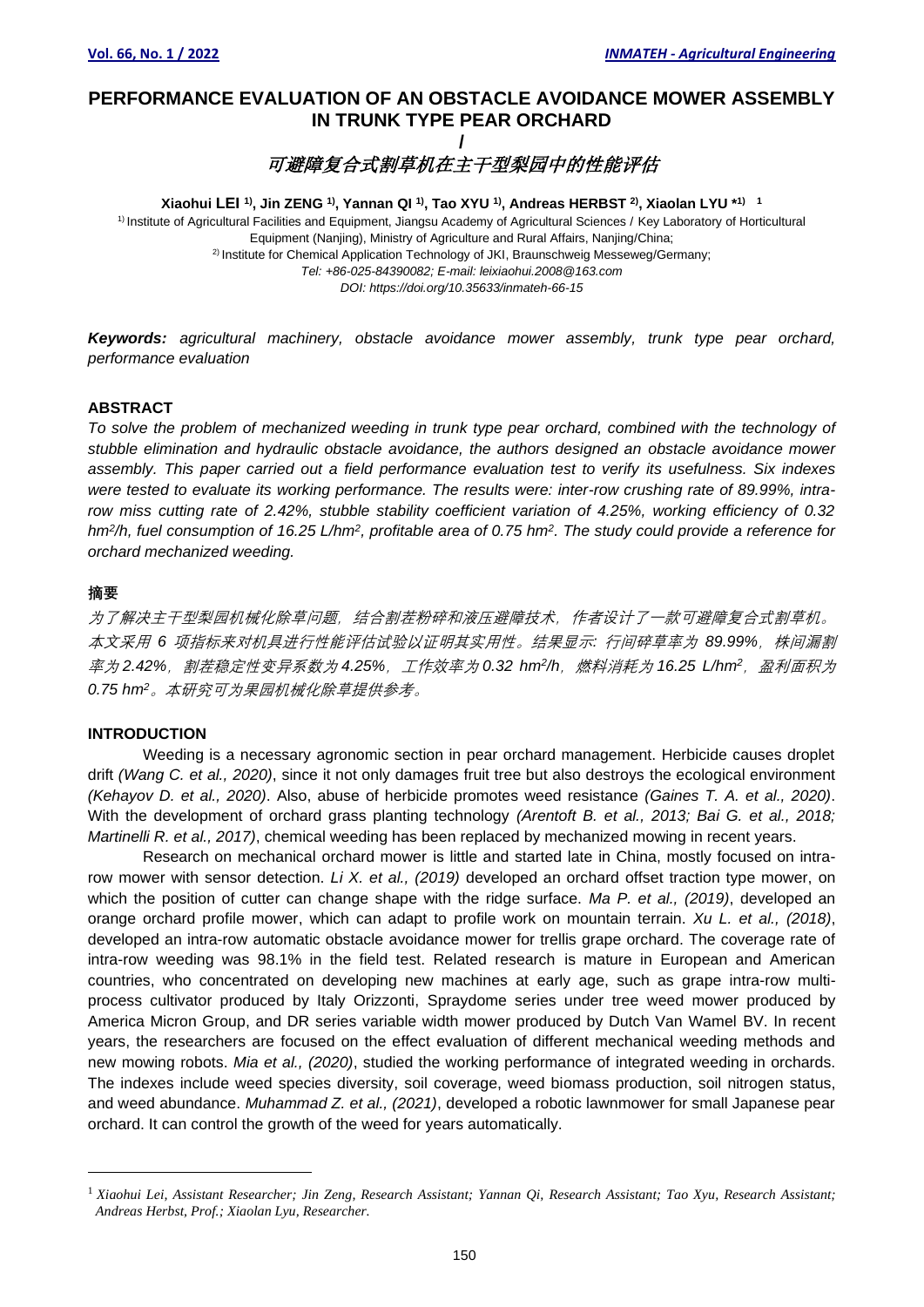Trunk type is a mainstream mechanized cultivation pattern for pear orchard. The current weeding method is inter-row rotary tiller combined with intra-row artificial weeding, demonstrating lower efficiency and poor effect. Combined with the technology of stubble elimination and hydraulic obstacle avoidance, the authors designed an obstacle avoidance mower assembly (OACM) that can be used for efficient mechanized weeding *(Lei X. et al., 2020)*. A field performance evaluation test was carried out in trunk type pear orchard. Six indexes were tested to evaluate the working performance, including inter-row crushing rate, intra-row miss cutting rate, stubble stability, working efficiency, fuel consumption and profitable area. The study could provide a reference for mechanized weeding in orchards.

## **MATERIALS AND METHODS**

#### *Structure and working principle of OACM*

Planting distances between rows in various orchards are different. For better general use, the mower was designed as unilateral obstacle avoidance type. The whole machine is suspended and driven by a tractor. It is composed by suspension bracket, hydraulic system, mechanical transmission system, inter-row crushing mechanism, intra-row obstacle avoidance cutting mechanism and soil compactor. The inter-row crushing mechanism adopted the roller type stubble cutter, which can crush and return the weed to the field. The intra-row obstacle avoidance cutting mechanism adopted the horizontal rotation obstacle avoidance cutting disc, which can cut weeds without harming the trunk and the root. The structure of the mower is shown in Fig. 1. As shown by the dotted line and arrows in Fig. 2, the mower works in the field along an Sshaped line.



*1. Suspension bracket; 2. Lateral movement hydraulic cylinder; 3. Power input shaft; 4. Cylindrical rail; 5. Transmission belt shell; 6. Pulley transmission shaft cover; 7. Frame; 8. Bevel gearbox; 9. Gear pump; 10. Hydraulic distribution valve; 11. Hydraulic oil tank; 12. Obstacle avoidance hydraulic cylinder; 13. Hydraulic directional valve; 14. Rotation bracket; 15. Vibration damper; 16. Hydraulic motor; 17. Obstacle avoidance disc; 18. Detection rod; 19. Obstacle avoidance disc bracket; 20. I-shaped profiling bracket; 21. Profiling plate; 22. Plunger; 23. Press block; 24. Soil press roller; 25. Soil press roller bracket; 26. Filter*

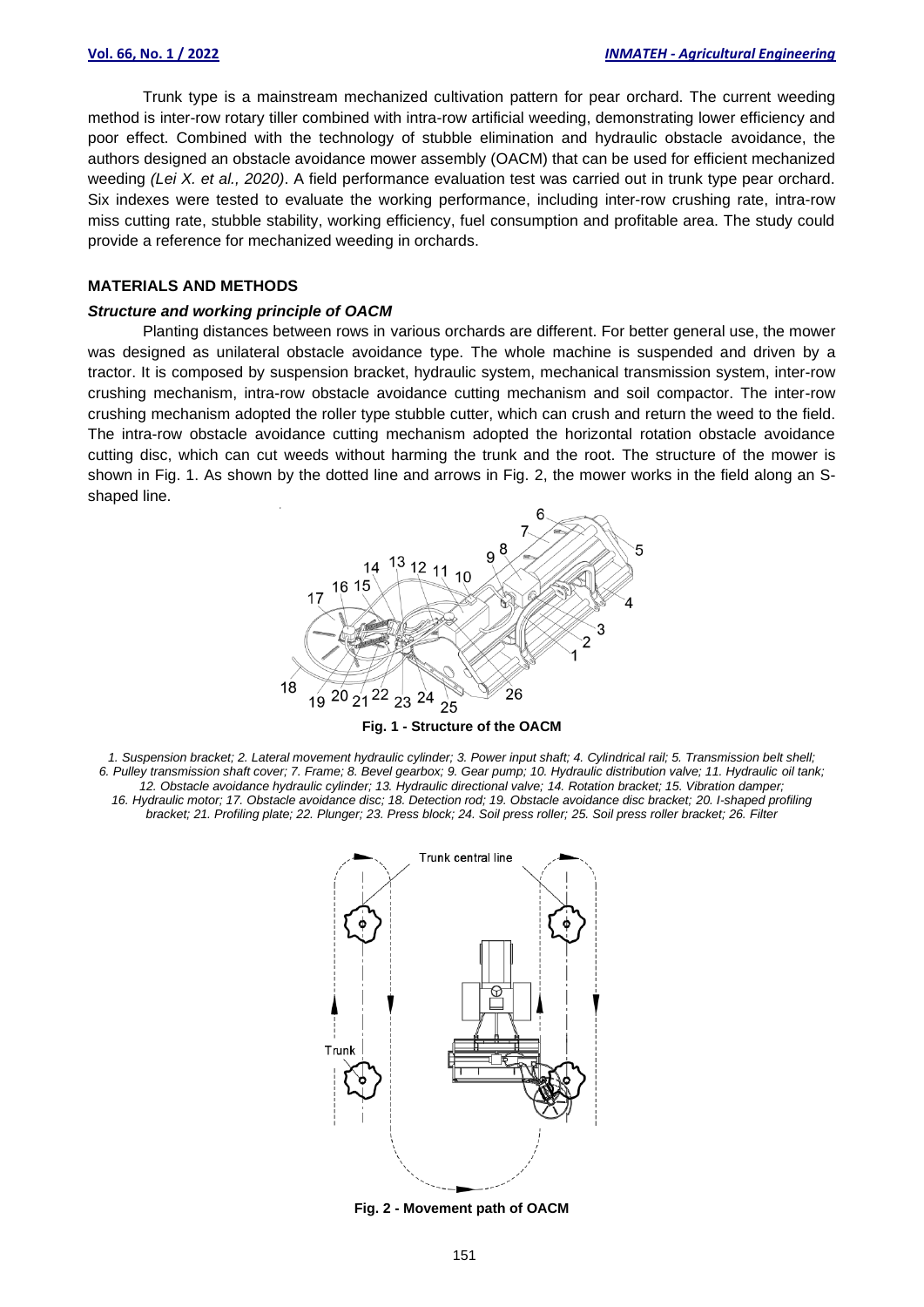The tractor should be equipped with a hydraulic output system to control the position of inter-row crushing mechanism. When the hydraulic cylinder extends, the whole machine moves to the right and the mower approaches the tree. When the hydraulic cylinder shrinks, the whole machine moves to the left and the mower gets far away from the tree. In the working process, tractor PTO drives the power input shaft to rotate through the universal shaft. The tractor transmits power to pulley transmission shaft and gear pump through bevel gearbox. Gear pump supplies hydraulic oil to the hydraulic directional valve and hydraulic motor. Pulley mechanism drives inter-row crushing roller to rotate and hydraulic motor drives intra-row cutting disc to rotate. Hydraulic directional valve drives the obstacle avoidance disc swing around the tree trunk by controlling the obstacle avoidance hydraulic cylinder. A rubber ring is fixed around the obstacle avoidance disc to prevent the steel structure from scraping the trunk. Parallelogram profiling mechanism connects obstacle avoidance disc and rotation bracket. Under the action of vibration damper and profiling slide disc, the longitudinal position of the obstacle avoidance disc can be adjusted according to the terrain around the trunk. The soil pressing roller is installed behind the inter-row crushing roller for soil surface compaction. The main structure and performance parameters of OACM are shown in Tab. 1.

**Table 1**

| <b>Mail Structure and performance parameters of OAOM</b> |                                |  |
|----------------------------------------------------------|--------------------------------|--|
| <b>Parameters</b>                                        | <b>Values</b>                  |  |
| Tractor power [kW]                                       | 44.2                           |  |
| Weight [kg]                                              | 427                            |  |
| Size, lengthxwidthxheight [m]                            | $1.72 \times 2.33 \times 0.89$ |  |
| Largest distance of lateral movement [m]                 | 1                              |  |
| Crushing roller rotation speed [r/min]                   | 2025                           |  |
| Y-shaped blade number                                    | 24                             |  |
| Cutting disc rotation speed [r/min]                      | 2531                           |  |
| Blade number of cutting disc                             | 2                              |  |
| Working speed [m/s]                                      | 0.44                           |  |
| Inter-row crushing width [m]                             | 1.5                            |  |
| Largest swing distance of obstacle avoidance disc [m]    | 0.5                            |  |

# **Main structure and performance parameters of OACM**

#### *Methods of field tests*

In April 2021, performance tests were conducted in Yejia pear orchard, Taixing, China. The trees were seven years old (7 a) and planted with row spacing of 4 m and plant spacing of 3 m. The average trunk height was 0.6 m and the average trunk diameter was 8 cm. The road of the orchard was flat and the tractor type was LOVOL M604L-E (Lovol Heavy Industry Co., Ltd., China). Considering that the driver's sight would be affected by the branches and leaves, low speed gear II was chosen (average tractor moving speed was 0.44 m/s) during the test. Test indexes were inter-row crushing rate (*Chinese standard JB/T8401.3*), intrarow miss cutting rate (*Chinese standard GB/T10938*), stubble stability, working efficiency, fuel consumption and profitable area. Three rows 60 m in length were selected for the test on inter-row crushing rate, intra-row miss cutting rate and stubble height. Divide 60 m into six sections with each section 10 m in length. One sample point for inter-row crushing rate and two sample points for intra-row miss cutting rate were selected in one section. One sample point for intra-row miss cutting rate between trunks and one sample point for intra-row miss cutting rate around trunks were selected in one section. After the weed stems were collected, six sample points for inter-row crushing rate and six sample points for intra-row miss cutting rate were selected in each row for stubble height measurement. Ten rows with 100 m in length were selected for tests of working efficiency, fuel consumption and profitable area. The test site of OACM is shown in Fig. 3.



(a) Working site of OACM (b) Sampling frame (c) Weighting

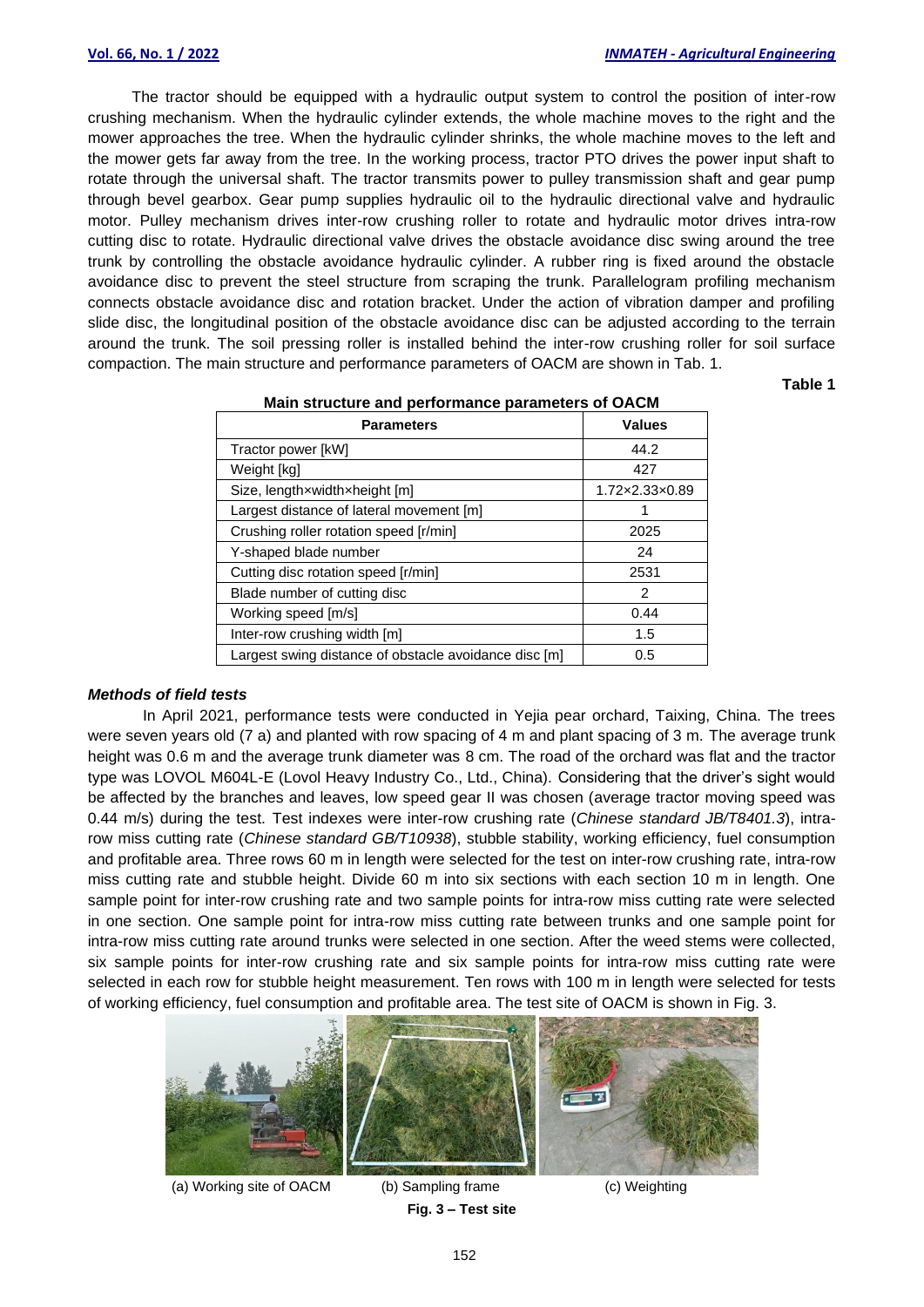The side length of the sampling frame was 1 m and the sampling area of each point was 1 m². In each inter-row crushing rate sample point, all weed stems were collected and their weight was measured. The stems with length more than 10 cm were taken out, and their weight was measured. The inter-row crushing rate was calculated by Equation (1).

$$
C = (1 - \frac{G_{10}}{G_c}) \times 100
$$
 (1)

where:

*C* is inter-row crushing rate,  $[%]$ ;  $G_{10}$  is weight of weed stems over 10 cm in length within one sample point, [g]; *G<sup>c</sup>* is weight of crushed weed stems within one sample point, [g].

Miss cutting rate was defined as the miss cutting weight divided by the weight of harvested weeds per unit area. Intra-row miss cutting rate was calculated by Equation (2).

$$
M = \frac{G_m}{G_t} \times 100\tag{2}
$$

where:

*M* is intra-row miss cutting rate, [%];  $G_m$  is the miss cutting weight within one sample point, [g];  $G_t$  is the weight of harvested weeds within one sample point, [g].

For stubble height, five measure points were arranged diagonally within each sample point. Measurements were taken from the ground, and the average height at five measure points was the stubble height of the sample point. The stubble height was calculated by Equation (3).

$$
h = \frac{\sum_{i=1}^{n} h_i}{5}
$$
 (3)

where:

*h<sup>i</sup>* is the stubble height at measure point *i*, [cm]; *h* is the stubble height of each sample point, [cm].

The working time of OACM was recorded. Working efficiency is the mowing area per hour and was calculated by Equation (4), where working area equals the weeding width multiplied by moving distance.

$$
E = \frac{A}{t} \tag{4}
$$

where:

E is working efficiency, [hm<sup>2</sup>/h]; A is working area, [hm<sup>2</sup>]; t is working time, [h].

Fuel consumption is the fuel volume required for tractor in unit mowing area and was calculated by Equation (5), where fuel volume was measured by graduated cylinder.

$$
Q = \frac{V}{A} \tag{5}
$$

 $=\frac{P}{\sqrt{2}}$  (6)

where:

*Q* is fuel consumption, [L/hm<sup>2</sup> ]; *V* is fuel volume consumed, [L].

The profitable area of OACM was calculated based on the working efficiency, so as to guide the orchard manager to choose the optimal operation method. The profitable area is the minimum planting area required by machines to replace labour in management cost. According to Equations (6)-(8), the profitable area was calculated. When the planting area of crops is larger than the profitable area, the machine can bring profits.

> $q = \frac{p}{q}$ *y*

where:

*q* is the annual depreciation of one OACM, [\$];

*p* is the price of one OACM, [\$];

*y* is the depreciable life, [year].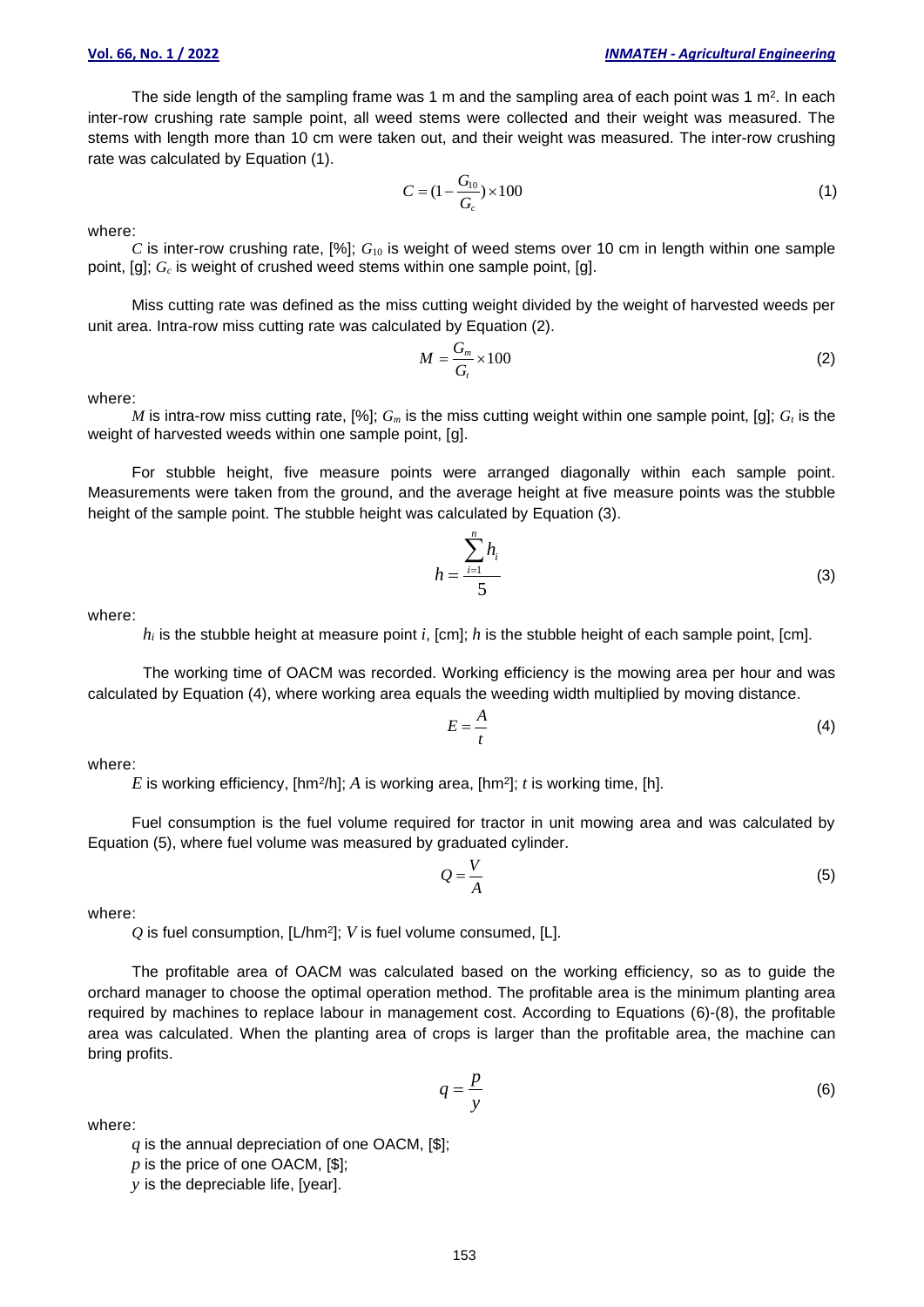$$
=\frac{c_0 t}{t_0} \times \eta \tag{7}
$$

where:

 $c$  is the saved cost of one OACM by replacing labour, [\$/hm<sup>2</sup>];

 $c_0$  is the labour cost in an eight-hour day,  $[$];$ 

 $t$  is the average artificial weeding time of one hectare, [h/hm<sup>2</sup>];

 $t_0$  is the working hours of one day, [h];

*η* is the time-saving proportion of mechanical weeding to artificial weeding.

*c*

$$
A_p = \frac{q}{c} \tag{8}
$$

where:

 $A_p$  is the profitable area of one OACM, [hm²].

### **RESULTS**

#### *Inter-row crushing rate*

Weed crushing is the process in which the crushing roller assembly interacts with weeds on the ground. Inter-row crushing rate is used to evaluate the crushing quality between rows. Referring to Chinese national standard JB/T8401.3, the index of crushing rate should be no less than 86%. The higher the crushing rate is, the better the crushing quality becomes. The crushing rate of each sample point is shown in Fig. 4. Coefficient variation of sample points (*Dai N. et al., 2020*) can reflect the individual stability. The calculation formulas of inter-row crushing rate, standard deviation, and coefficient variation are shown in Equations (9), (10) and (11). The results of inter-row crushing rate and coefficient variation are shown in Tab. 2.

Crushing rate is related to the flatness of orchard road, weed species and the design structure of crushing roller assembly. The inter-row crushing rates of three rows were 89.63%, 90.52% and 89.82%, respectively, indicating that the sample points had a higher crushing rate, and all could meet the requirement of stem crushing. Because the working speed and rotation speed of the crushing roller in each sample point were the same, the difference between them is related to the road flatness and weed species. The coefficient variation of three rows was 1.49%, 1.75% and 1.46%, respectively, and the maximum error of coefficient variation was 0.29%. The results showed that there was little difference between the sample points; road flatness and weed species of them were consistent. The average value of inter-row crushing rate and its coefficient variation is 89.99% and 1.57%, respectively. The average value of inter-row crushing rate is 3.99% higher than the index, indicating a better crushing effect. Good working effect benefits from the mechanical structure of inter-row crushing roller assembly: a 1.5 m long crushing roller with 24 Y-shaped stubble blades, which were arranged in a symmetrical double-helix structure with 60° in radial direction. There was no gap between the stubble blades, and the symmetrical double-helix structure of the stubble blades could effectively reduce the vibration caused by the rotation. The inter-row crushing rate of mower met the production requirements.



**Fig. 4 – Inter-row crushing rate of each sample point**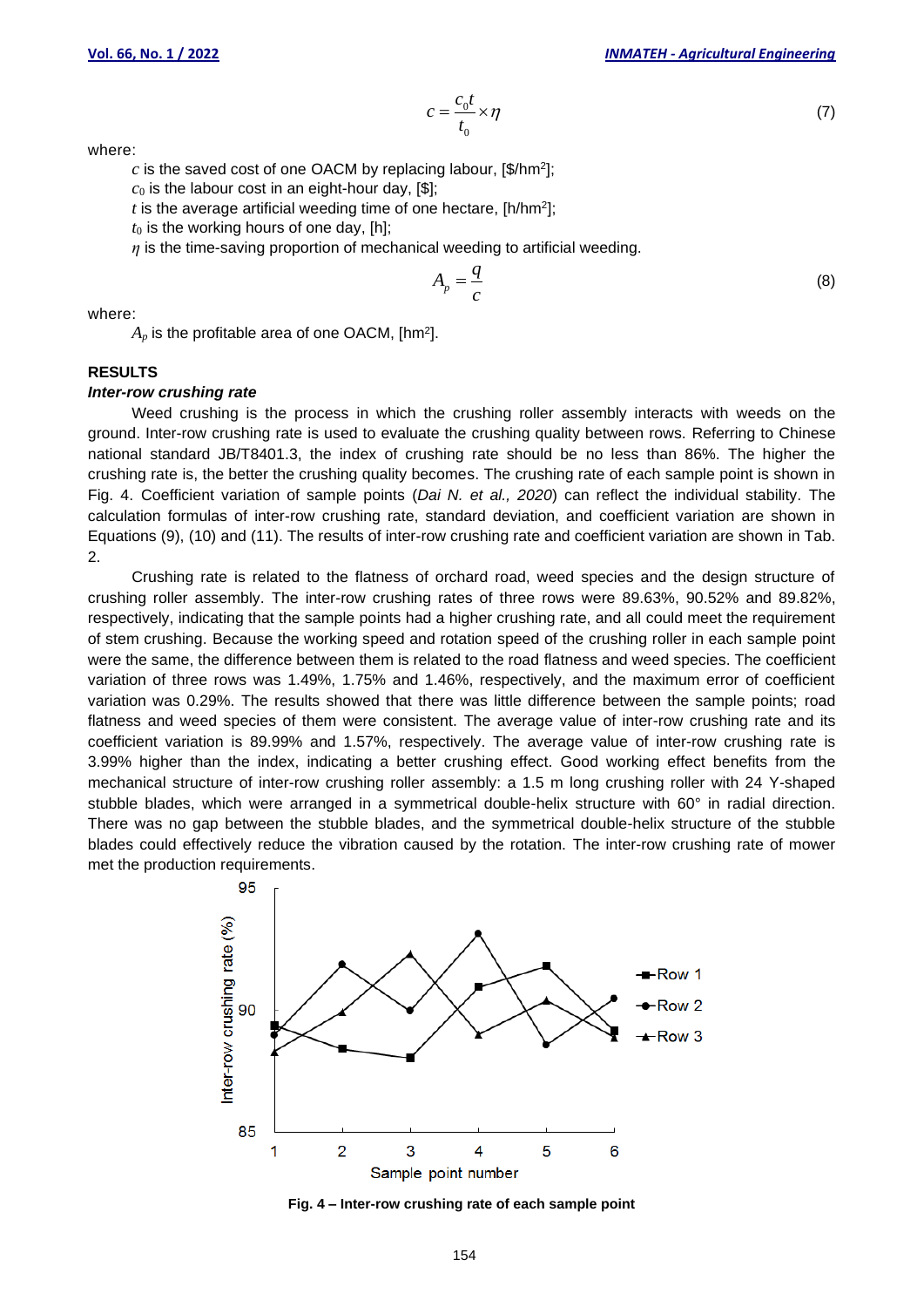**Table 2**

| Row number    | <b>Index</b> | <b>Values</b> |  |
|---------------|--------------|---------------|--|
|               | $C$ [%]      | 89.63         |  |
|               | CV [%]       | 1.49          |  |
| 2             | $C$ [%]      | 90.52         |  |
|               | CV [%]       | 1.75          |  |
| 3             | $C$ [%]      | 89.82         |  |
|               | CV [%]       | 1.46          |  |
|               | $C$ [%]      | 89.99         |  |
| Average value | CV [%]       | 1.57          |  |
|               | 6            |               |  |

*i*

 $6$ 

*C*

**Inter-row crushing rate** *C* **and coefficient variation CV**

1 6 *i C*  $=$  $\frac{i}{i}$  $\sum$ (9)

$$
S_c = \sqrt{\frac{\sum_{i=1}^{i} (C_i - C)^2}{6}}
$$
 (10)

$$
CV = \frac{S_c}{C} \times 100
$$
 (11)

where:

 $C_i$  is the inter-row crushing rate of sample point *i*, [%];

 $S_c$  is the standard deviation of inter-row crushing rate,  $[\%]$ ;

CV is the coefficient variation of inter-row crushing rate, [%].

## *Intra-row miss cutting rate*

Intra-row miss cutting rate is used to evaluate the cutting quality within rows. Cutting disc rotation diameter should be a little less than obstacle avoidance disc diameter, so that it will keep the grasses close to trunks from cutting, and the miss cutting weight between and around trunks were different. During sampling, miss cutting rate between and around trunks were measured separately, and the results are shown in Fig. 5. The calculation method of coefficient variation is the same with the inter-row crushing rate. The average value of intra-row miss cutting rate and its coefficient variation are shown in Tab. 3.

The intra-row miss cutting rates of three rows between trunks were 0.22%, 0.23% and 0.22%, respectively. The average value of them is 0.23%, which is almost equal to 0. It shows that OACM had little miss cutting grasses between trunks. The intra-row miss cutting rate of three rows around trunks was 4.38%, 4.66% and 4.76%, respectively. The average value of them is 4.6%, which is higher than that between trunks. Because OACM leaves a certain safe zone around trunks, a few grasses around trunks have not been cut. The average values of coefficient variation between and around trunks were 7.91% and 4.87%, respectively. The coefficient variation around trunks was larger than that between trunks. Because miss cutting weight between trunks was less than that around trunks, the coefficient variation between trunks changed more significantly than that around trunks.





155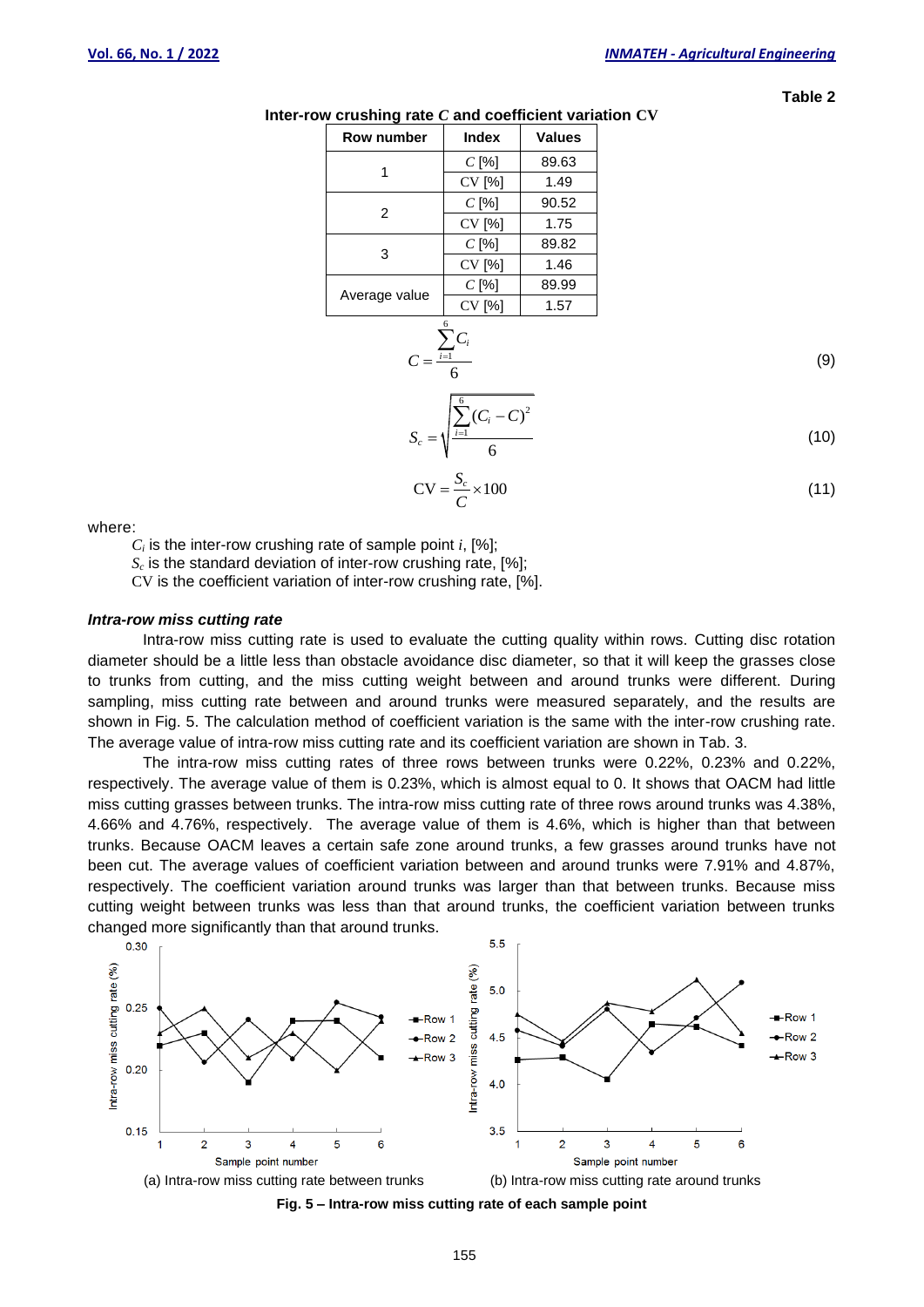| u<br>۰. |  |
|---------|--|
|---------|--|

| Row number                   | <b>Position</b> | <b>Index</b> | <b>Values</b> |
|------------------------------|-----------------|--------------|---------------|
| 1                            | Between trunks  | M [%]        | 0.22          |
|                              |                 | CV [%]       | 8.01          |
|                              | Around trunks   | $M$ [%]      | 4.38          |
|                              |                 | CV [%]       | 4.71          |
| 2                            | Between trunks  | $M$ [%]      | 0.23          |
|                              |                 | CV [%]       | 8.21          |
|                              | Around trunks   | $M$ [%]      | 4.66          |
|                              |                 | CV [%]       | 5.38          |
| 3                            | Between trunks  | $M$ [%]      | 0.23          |
|                              |                 | CV [%]       | 7.5           |
|                              | Around trunks   | $M$ [%]      | 4.76          |
|                              |                 | CV [%]       | 4.51          |
| Average value between trunks |                 | $M$ [%]      | 0.23          |
|                              |                 | CV [%]       | 7.91          |
| Average value around trunks  |                 | $M$ [%]      | 4.6           |
|                              |                 | CV [%]       | 4.87          |

#### **Intra-row miss cutting rate** *M* **and coefficient variation CV**

#### *Stubble stability*

Stubble stability is used to evaluate the working stability of OACM. Stubble height and its coefficient variation in different sample points were calculated. Inter-row and intra-row stubble height of three rows are shown in Fig. 6. The average value of stubble height and its coefficient variation are shown in Tab. 4.

The inter-row stubble height of three rows was 5.05 cm, 4.82 cm and 4.95 cm, respectively. The intra-row stubble height of three rows was 9.68 cm, 9.77 cm and 9.78 cm. The average value of them was 4.94 cm and 9.74 cm, respectively. It was consistent with the design value: inter-row stubble height of 5 cm, intra-row stubble height of 10 cm. The design stubble heights of inter-row and intra-row were different, which was related to the structure of crushing roller and cutting disc. The length of the crushing roller was 1.5 m, and the ground would inevitably have bumps and clods within the operation area. To avoid the mower from touching the soil, the stubble height should be set at 5 cm. The cutting disc was operated under the tree, the slope of the working area was greater, and the height of the stubble was set at 10 cm. The error between inter-row stubble height and the design value was 1.2%. The error between intra-row stubble height and the design value was 2.6%. The error was small because the orchard road was flat and OACM did not bump heavily during the mowing. The difference of two error values lies in the lower flatness of the intra-row than that of the inter-row. The inter-row stubble height coefficient variation of three rows is 4.39%, 4.39% and 3.82%. The intra-row stubble height coefficient variation of three rows was 5.07%, 4.41% and 3.41%, respectively. The average values of them were 4.2% and 4.3%, which are almost the same and reflect high working stability.<br> $5.50$ 



**Fig. 6 – Stubble height of each sample point**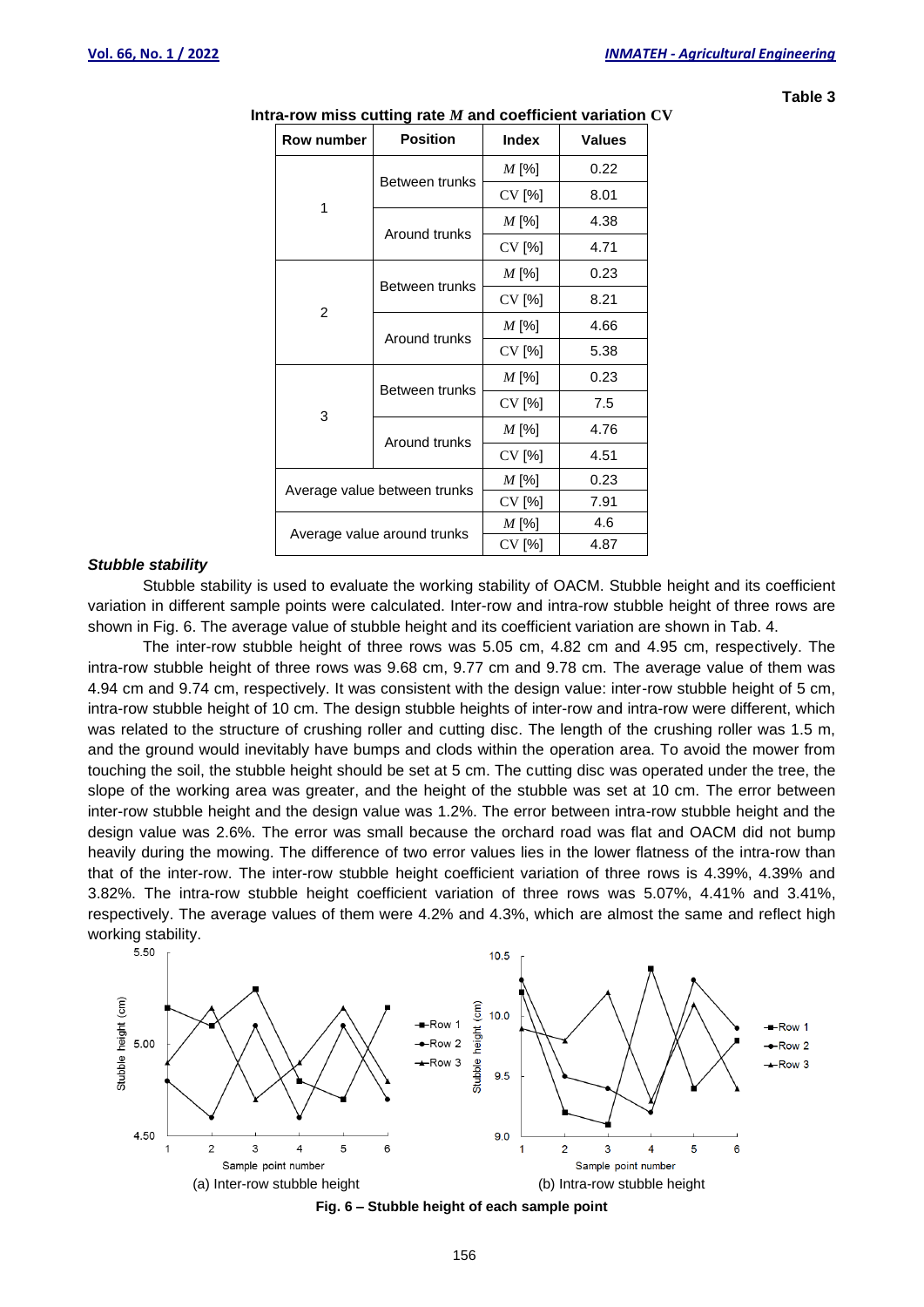**Table 4**

| Row number              | <b>Position</b> | <b>Index</b> | <b>Values</b> |
|-------------------------|-----------------|--------------|---------------|
| 1                       | Inter-row       | $h$ [cm]     | 5.05          |
|                         |                 | CV [%]       | 4.39          |
|                         | Intra-row       | $h$ [cm]     | 9.68          |
|                         |                 | CV [%]       | 5.07          |
| $\overline{2}$          | Inter-row       | $h$ [cm]     | 4.82          |
|                         |                 | CV [%]       | 4.39          |
|                         | Intra-row       | $h$ [cm]     | 9.77          |
|                         |                 | CV [%]       | 4.41          |
| 3                       | Inter-row       | $h$ [cm]     | 4.95          |
|                         |                 | CV [%]       | 3.82          |
|                         | Intra-row       | $h$ [cm]     | 9.78          |
|                         |                 | CV [%]       | 3.41          |
| Average value inter-row |                 | $h$ [cm]     | 4.94          |
|                         |                 | CV [%]       | 4.2           |
| Average value intra-row |                 | $h$ [cm]     | 9.74          |
|                         |                 | CV [%]       | 4.3           |

# **Stubble height** *h* **and coefficient variation CV**

# *Working efficiency, fuel consumption and profitable area*

The average weeding width of the mower was 2 m and the total mowing area of the test was 4000 m<sup>2</sup> . Substitute the value of working time and consumed fuel volume into Equations (4) and (5), and calculate the working efficiency and fuel consumption of OACM. As shown in Tab. 5, working efficiency of OACM was much higher than that of artificial weeding, which is 77 times to artificial weeding (about 0.0042 hm<sup>2</sup>/h). The mower price was 2333 \$, with five years of depreciable life. The labour cost was 19 \$ for an eight-hour day. The artificial weeding area was 0.03 hm<sup>2</sup> per day and weeding time per unit area was 266.67 h/hm<sup>2</sup>. The total time-saving proportion of OACM to artificial weeding was 98.83%. According to Equations (6), (7) and  $(8)$ , the profitable area of OACM was 0.75 hm<sup>2</sup>. With a large number of farmers working in cities, the smallscale orchard farms have been replaced by modern fruit companies. Manual knapsack mower and artificial weeding, which were suitable for family farms, have become outdated in industry. In this condition, mechanized OACM was especially suitable for the orchard management. Orchard managers can appropriately use a certain amount of OACM according to their orchard planting area and affordable cost range.

> **Name Values** Working time [h] | 1.26 Fuel volume [L] 6.5 Working area [hm<sup>2</sup>] ] 0.4  $E$  [hm<sup>2</sup>/h] 0.32 *Q* [L/hm<sup>2</sup> ] 16.25

# **Working efficiency** *E* **and fuel consumption** *Q*

# **CONCLUSIONS**

The current mechanized weeding method is inter-row rotary tiller combined with intra-row artificial weeding, which demonstrates lower efficiency and poor effect. Combined with the technology of stubble elimination and hydraulic obstacle avoidance, the authors developed an obstacle avoidance mower assembly that can be used for efficient mechanized weeding in trunk type pear orchard. The roller type stubble cutter was adopted on the inter-row part of the mower, which can crush and return the weed to the field. The horizontal rotation obstacle avoidance cutting disc was adopted on the intra-row part of the mower, which can cut weeds without harming the trunks and roots.

157

**Table 5**